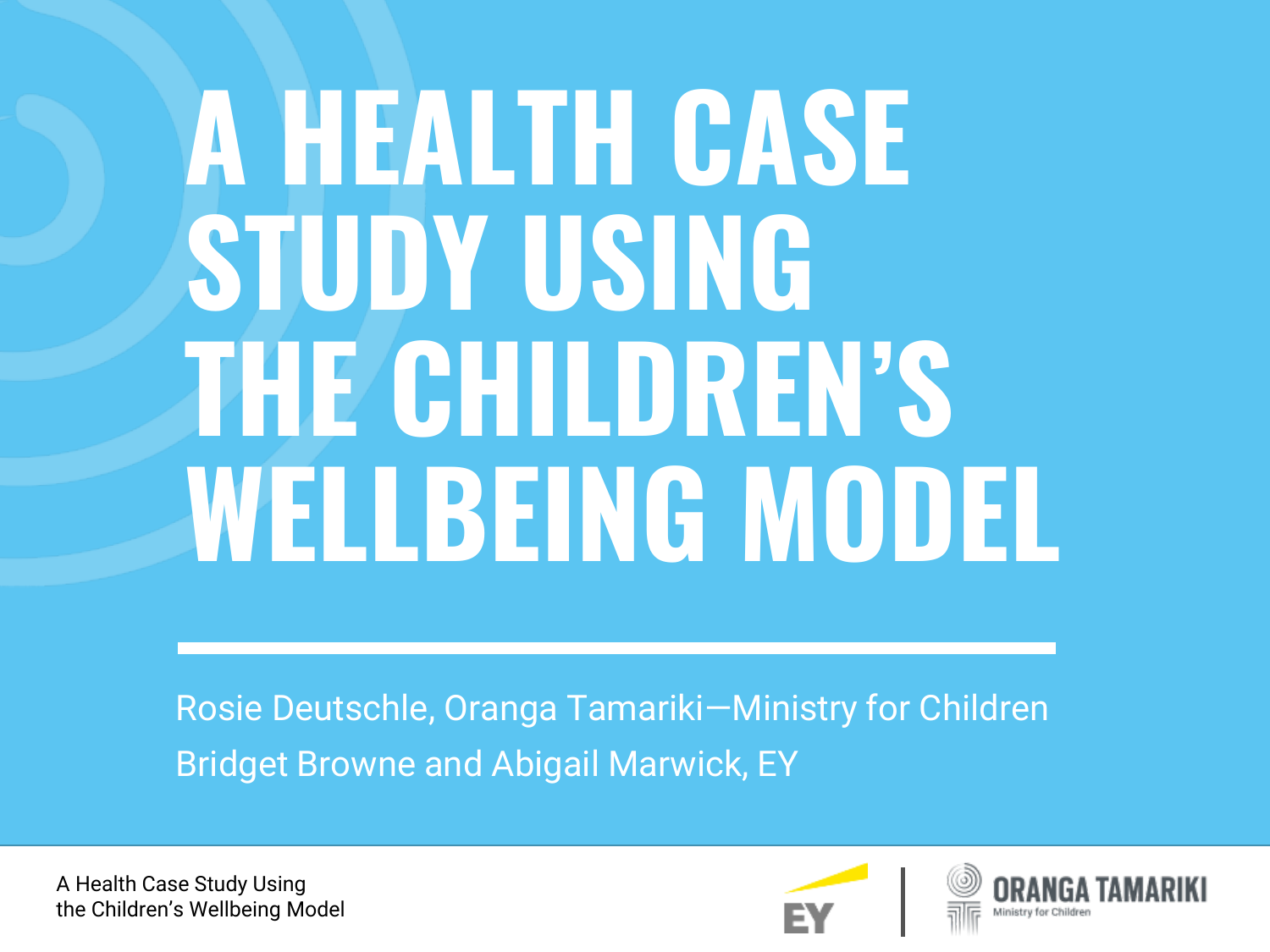#### **Disclaimer**

Access to the data presented was managed by Statistics New Zealand under strict micro-data access protocols and in accordance with the security and confidentiality provisions of the Statistics Act 1975. These findings are not Official Statistics. The opinions, findings, recommendations, and conclusions expressed are those of the authors, not Statistics NZ.

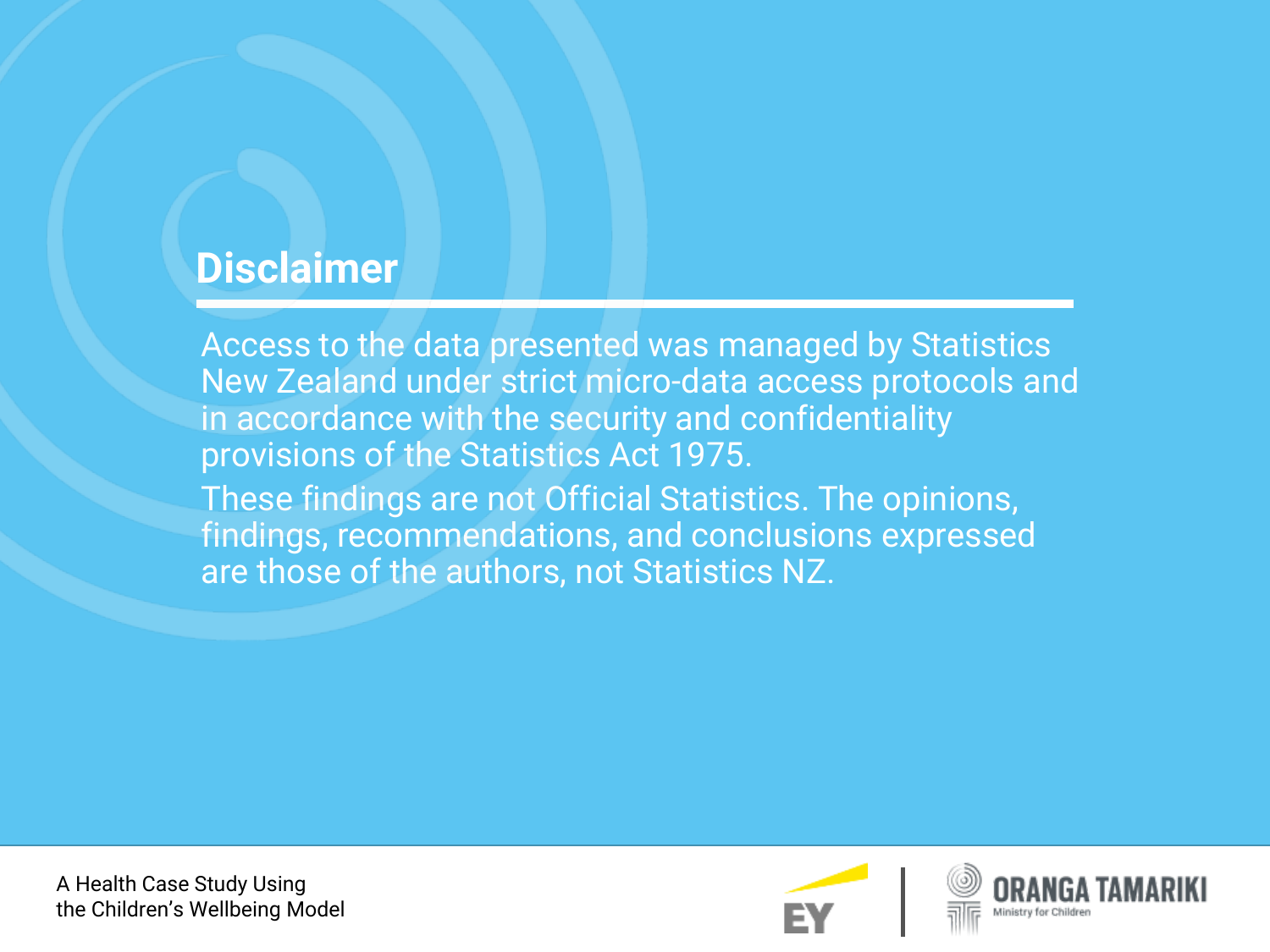### **CHILDREN'S WELLBEING MODEL**

Encompasses all children

Focus on **wellbeing**

Recognition that **wellbeing is complex**

Consider the **present** as well as the future

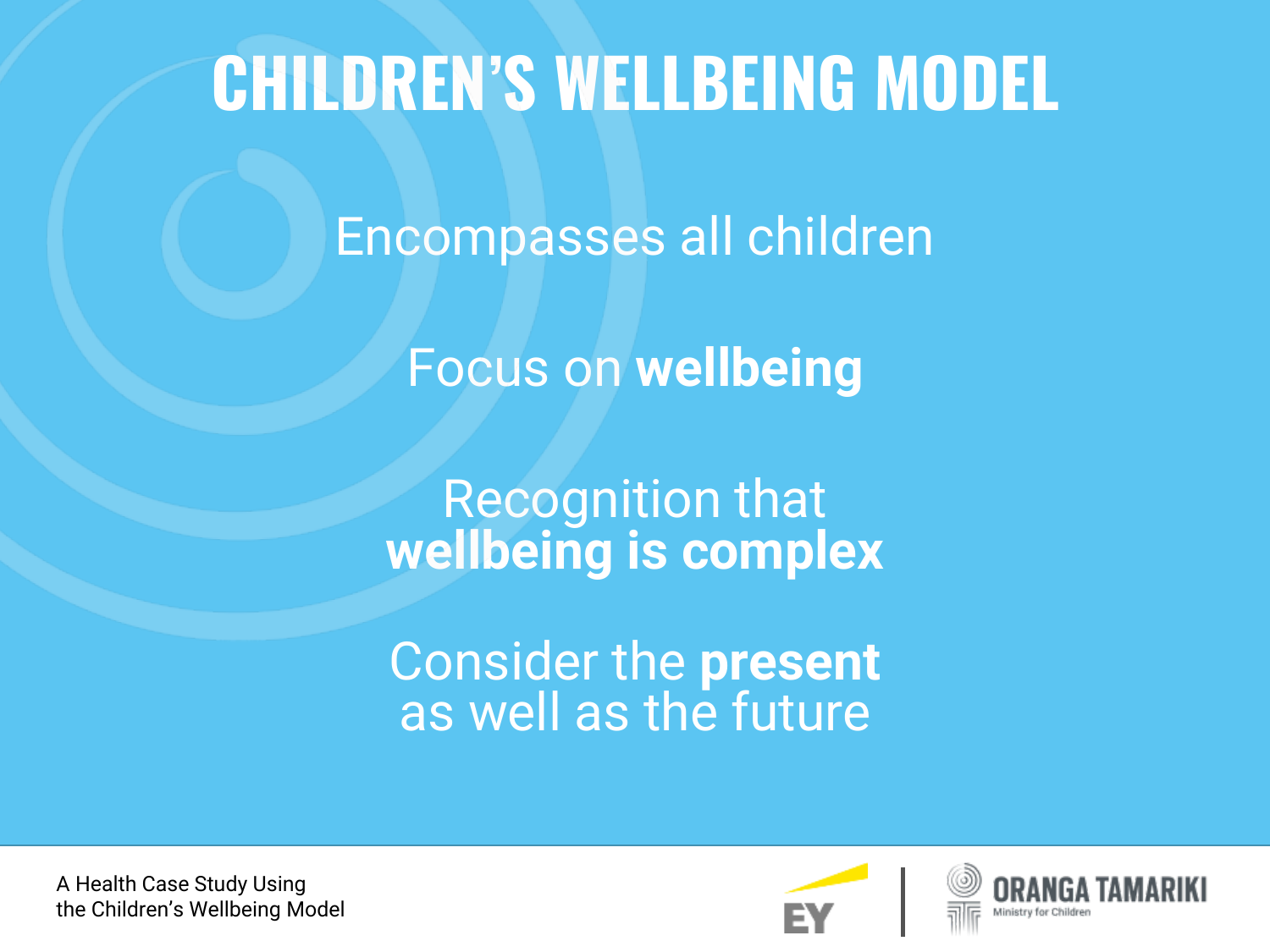## **CHILD AND YOUTH WELLBEING OUTCOMES**



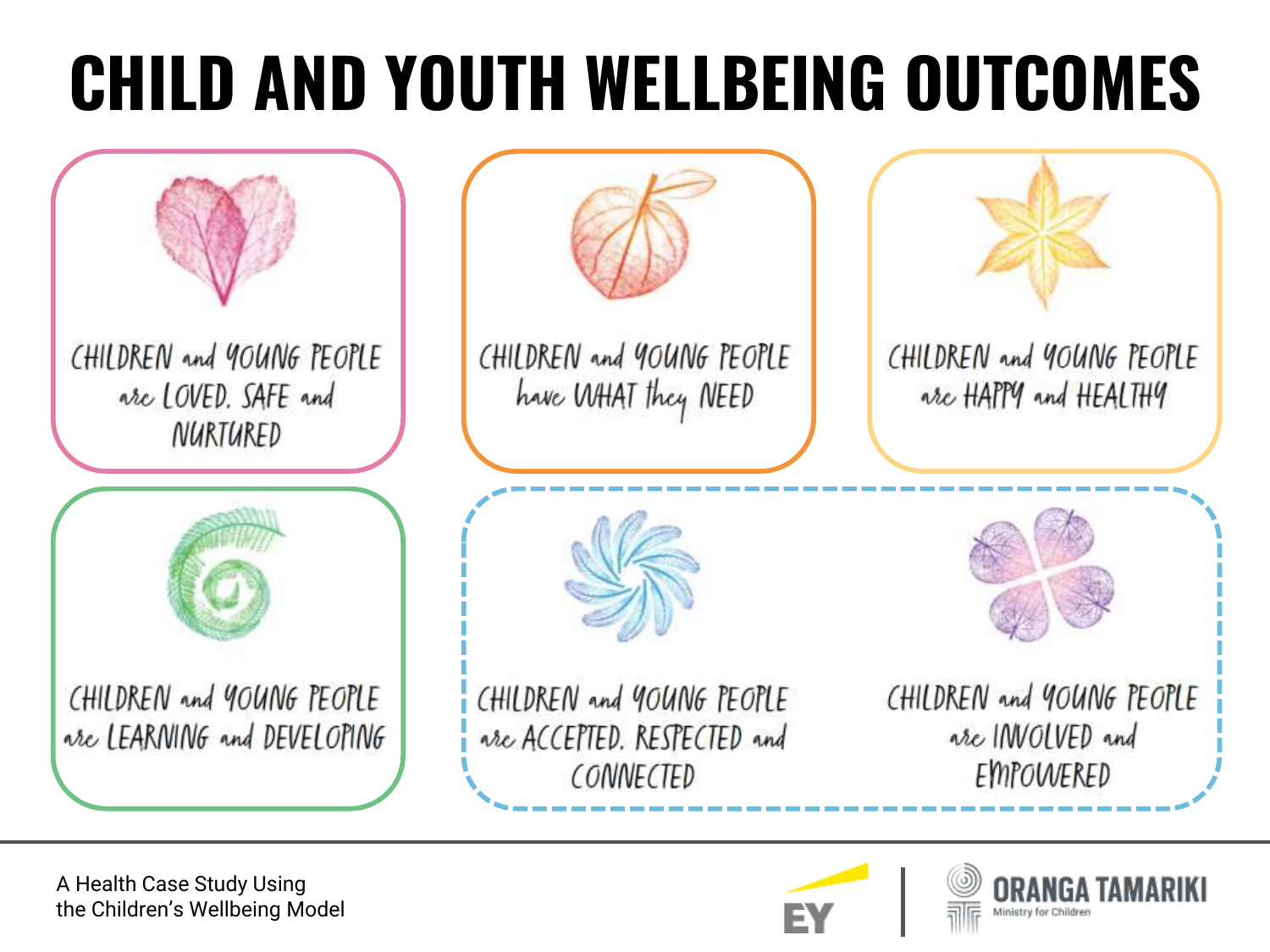## **CHILD WELLBEING**



Note: Segmentation of the total children's population in New Zealand has been created using quantitative information contained within the Stats NZ Integrated Data Infrastructure. As a result, we have developed a view of apparent wellbeing based on available data, rather than a true picture of wellbeing itself. In particular, the segmentation has predominantly been informed by service usage, which acts as a proxy for need and wellbeing. Due to the nature of the data, we are also unable to account for unmet demand of services, as well as unmeasured strengths.



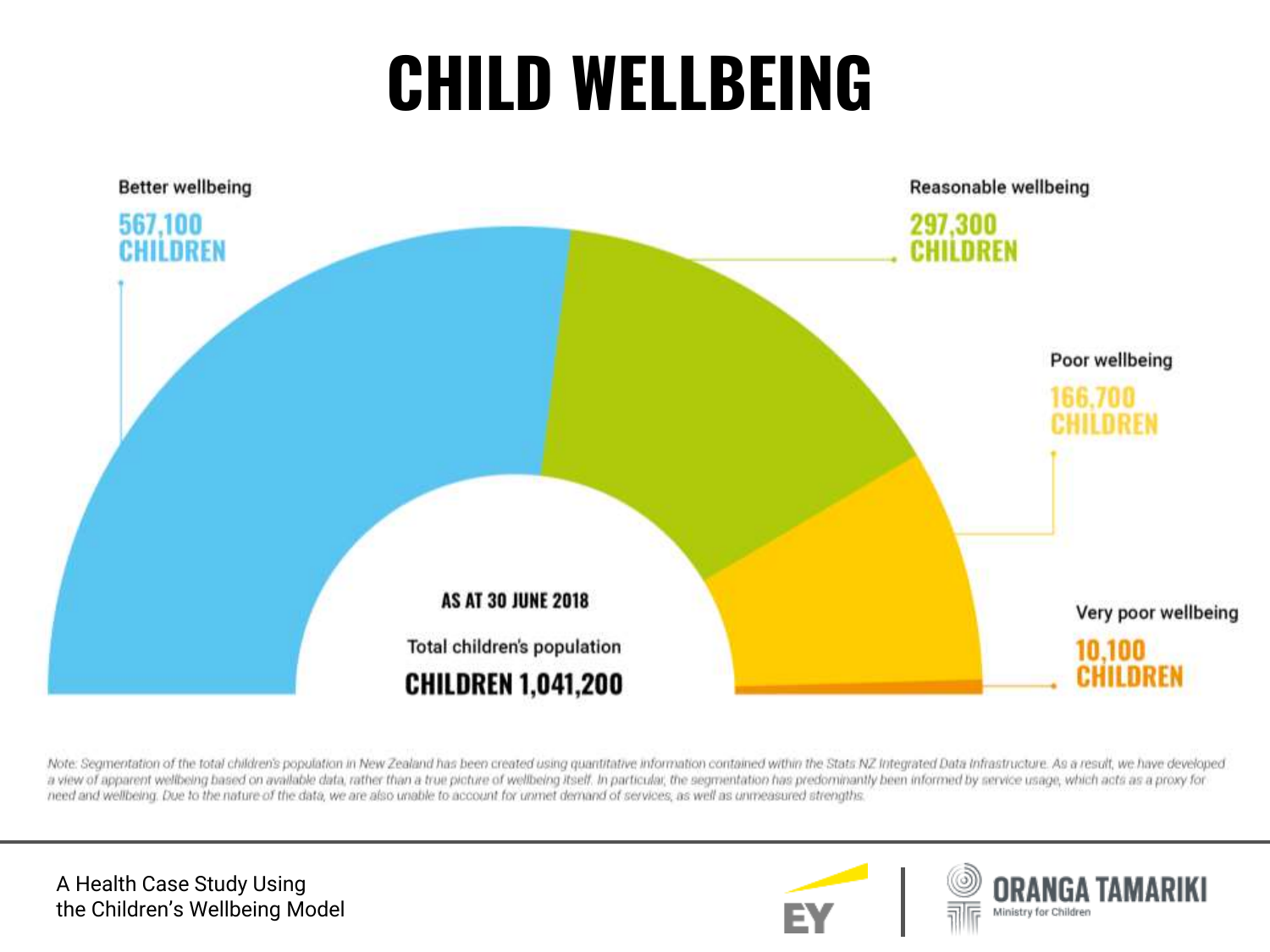## **HEALTH CASE STUDY – OVERVIEW**



STEP 1

Determine the **major adolescent risk factors** that are associated with high morbidity/high cost adult health conditions



STEP 2

**Assess child factors**  that are associated with the adolescent risk factors



STEP 3

Determine the **future disease burden (DALYs)** associated with each of the six risk groups



STEP 4

**Cost the most representative conditions** for each risk factor

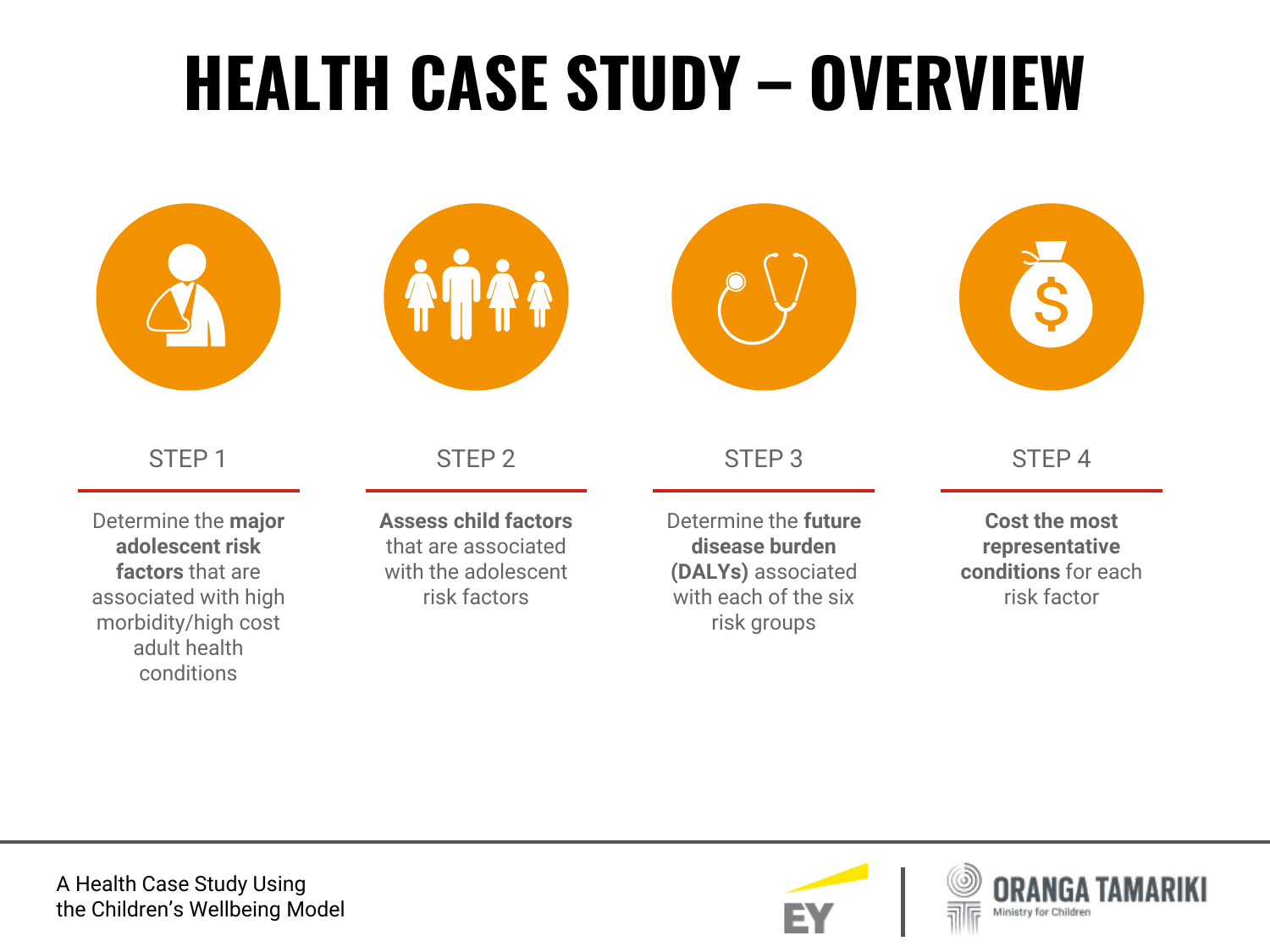## **CHILDHOOD & ADOLESCENT RISK FACTORS**



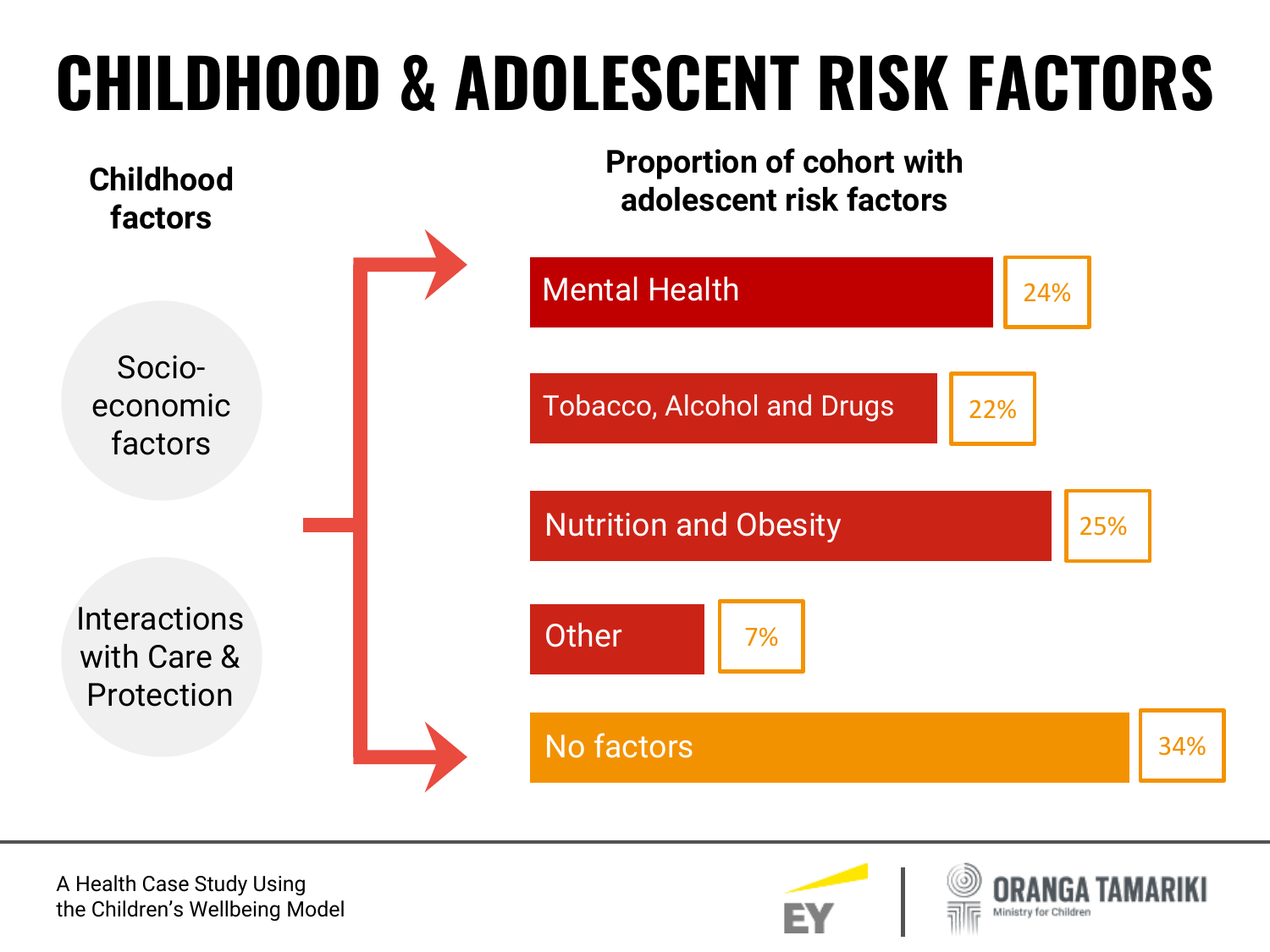## **KEY FINDINGS – AN EXAMPLE**

- 14 years old
- 
- Lives in an area with high deprivation (NZDep Index 9/10). Low income for most of her childhood.
- Care & Protection reports
- Currently in out-of-home placement
- Multiple childhood hospitalisations
- Very poor wellbeing

#### **Adolescent risk factors Lifetime health burden burden burden burden burden burden burden burden**

Compared to other 14 year olds:

- **2.5x** more likely to have **mental health needs**
- **3x** more likely to **smoke**
- **7x** more likely to have **substance usage needs**
- **2.5x** more likely to have had **recurrent infections**
- **2x** more likely to have **nutrition/obesity issues**

**High risk of reduced Disability Adjusted Life Years over adult life**

For the NZ child population with 1 or more adolescent risk factors, we estimated cohort averages of:

- **9 DALYs lost per child** attributable to childhood and adolescent risk factors
- **\$143k excess cost per child** attributable to childhood and adolescent risk factors

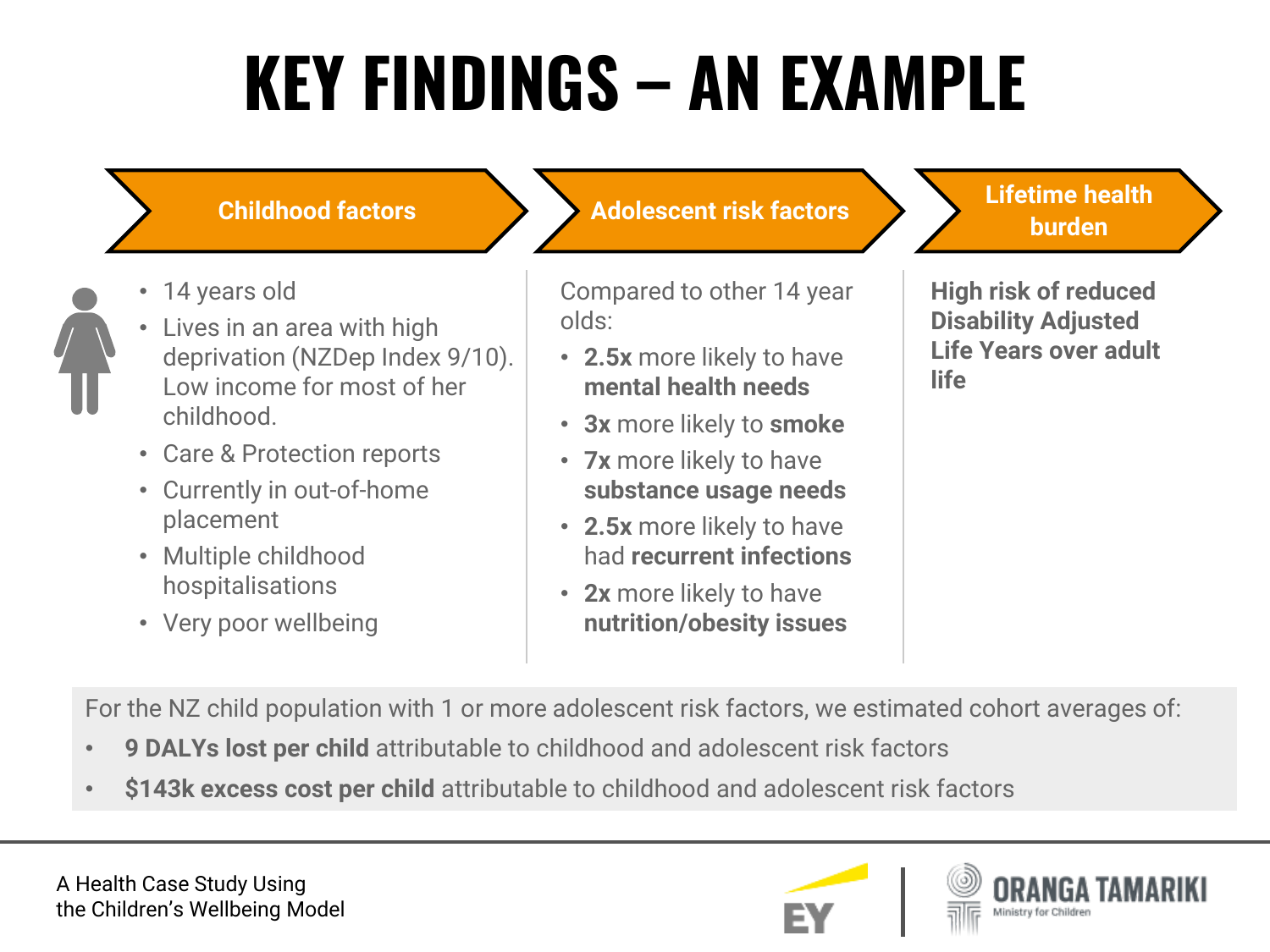#### **KEY FINDINGS – ADULT HEALTH OUTCOMES ASSOCIATED WITH CHILDHOOD AND ADOLESCENT RISK FACTORS**

Projected lifetime incidence rates of adult health outcomes for 14 - 16-year-olds at 30 June 2018 – segmented by level of wellbeing.





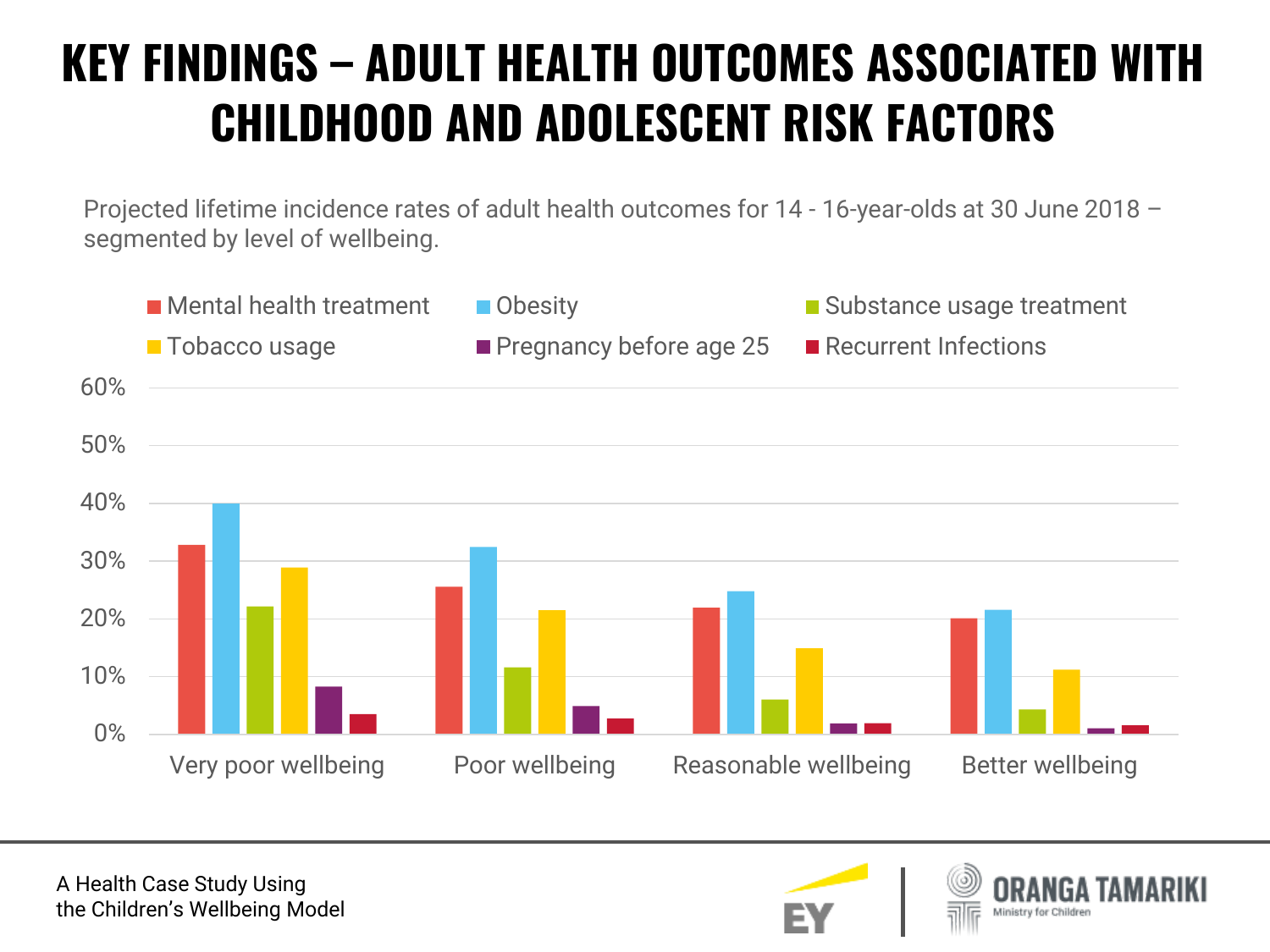#### **KEY FINDINGS – LIFETIME HEALTH BURDEN ASSOCIATED WITH CHILDHOOD AND ADOLESCENT RISK FACTORS**



*NB: 370,459 attributable DALYs lost and \$5.6bn excess cost for the cohort in total*